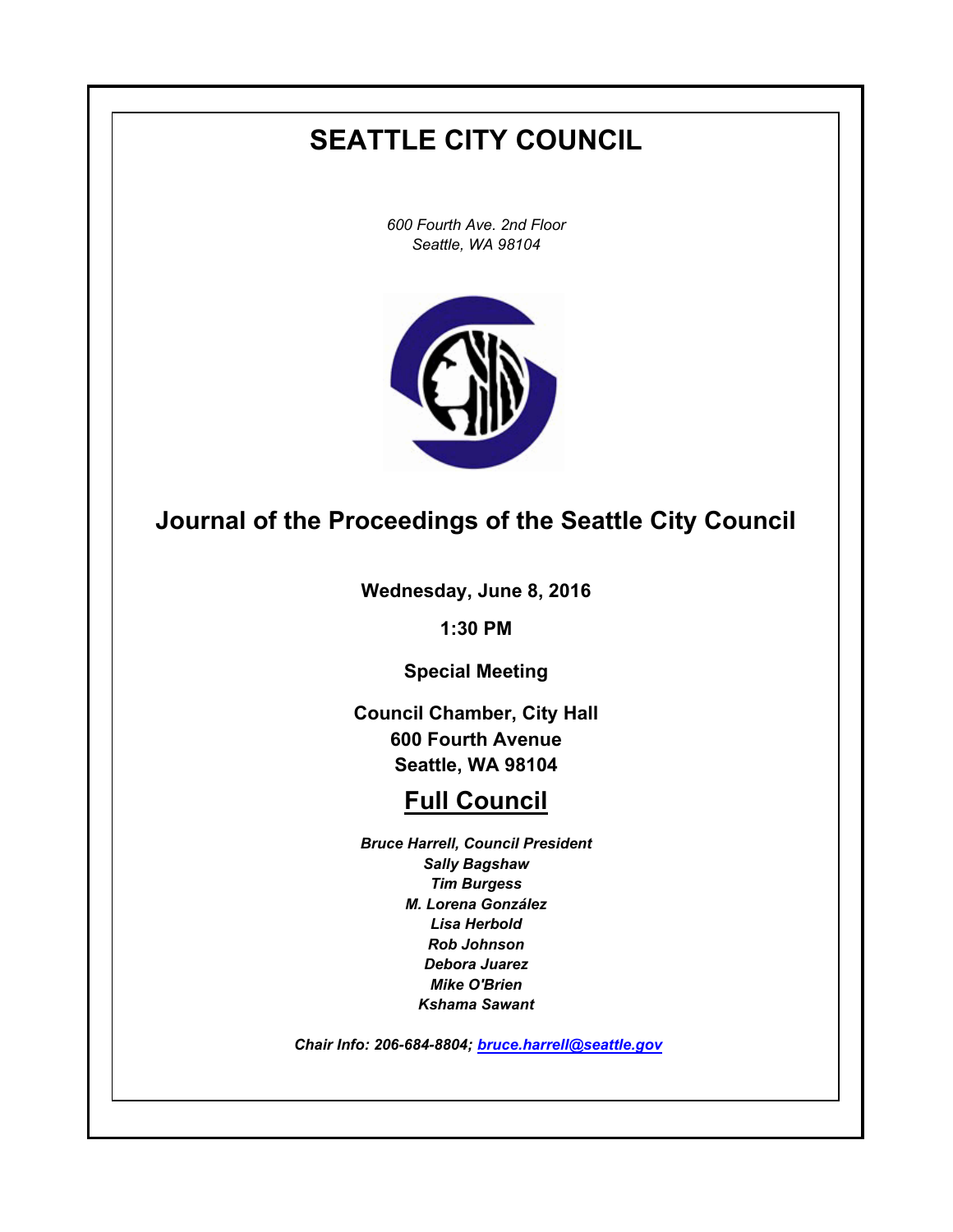### **A. CALL TO ORDER**

The City Council of The City of Seattle met in Special Session in the Council Chamber in City Hall in Seattle, Washington, on June 8, 2016, pursuant to the provisions of the City Charter. The meeting was called to order at 1:30 p.m., with Council President Harrell presiding.

#### **B. ROLL CALL**

Present: 7 - Bagshaw, Burgess, González, Harrell, Herbold, Johnson, Juarez

**Excused:** 1 - Sawant

**Late Arrival:** 1 - O'Brien

### **C. APPROVAL OF THE AGENDA**

Motion was made, duly seconded and carried, to adopt the proposed Agenda.

By unanimous consent, the Council Rules were suspended to allow Michael Van Dyke to address the Council.

*Councilmember O'Brien entered the Council Chamber at 1:32 p.m.*

#### **D FULL COUNCIL REPORT/FINAL VOTE ON LEGISLATION:**

#### **FULL COUNCIL**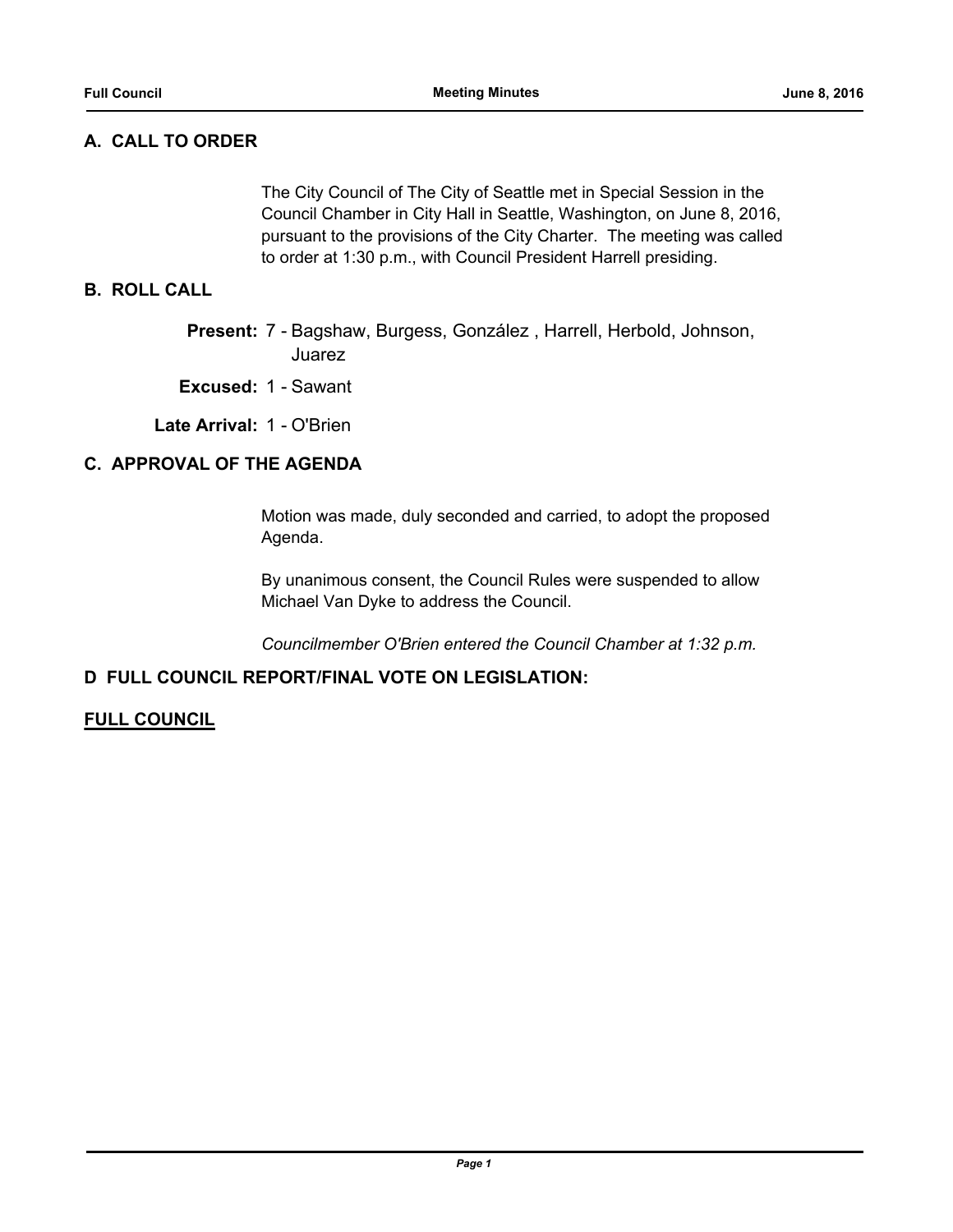**1.** [Res 31674](http://seattle.legistar.com/gateway.aspx?m=l&id=/matter.aspx?key=4131) **A RESOLUTION relating to contracting indebtedness; confirming, ratifying and approving certain terms of the issuance and sale of The City of Seattle, Washington, Drainage and Wastewater System Improvement and Refunding Revenue Bonds, 2016, for the purposes set forth in Ordinance 124914 and in Ordinance 124338, as amended by Ordinance 124914; confirming, ratifying and approving actions taken and to be taken to provide for the refunding of certain outstanding bonds of the Drainage and Wastewater System of the City; confirming, ratifying and approving the notice of bond sale and other actions taken and to be taken in connection with the issuance of the bonds and their sale to the purchaser; and ratifying and confirming the actions of the Director of Finance and other City officials relating to the issuance and sale of the bonds.**

Motion was made and duly seconded to adopt Resolution 31674.

**The Motion carried, the Resolution (Res) was adopted by the following vote, and the President signed the Resolution.**

In Favor: 8 - Bagshaw, Burgess, González, Harrell, Herbold, Johnson, Juarez, O'Brien

**Opposed:** None

#### **E. ADJOURNMENT**

There being no further business to come before the Council, the meeting was adjourned at 1:50 p.m.